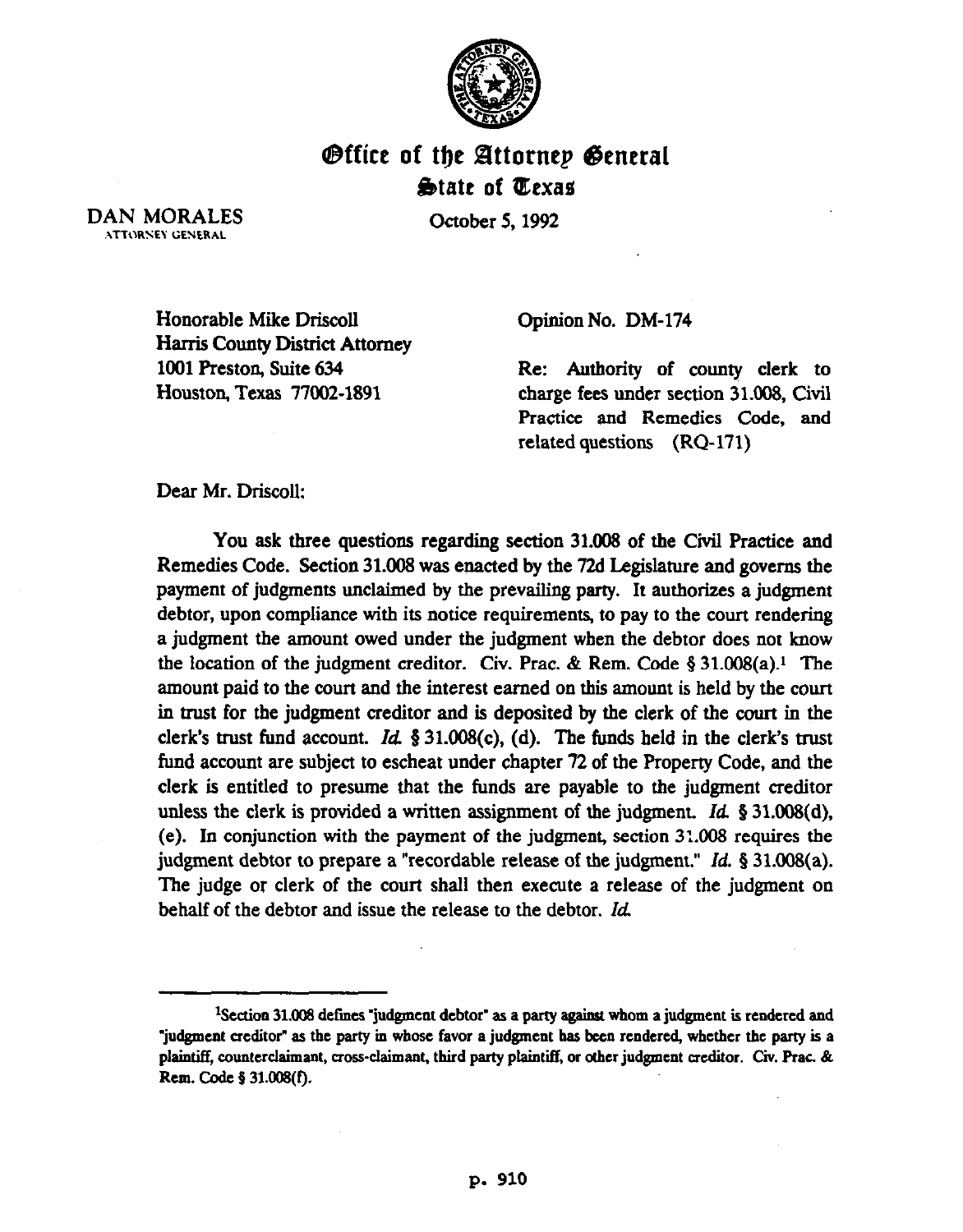You ask whether a county clerk may, at the time of filing, charge a filing fee for the release of judgment executed pursuant to section 31.008. You also ask whether the release of judgment should be filed in the court file as well as real property records. Finally, you ask whether the county clerk may collect the \$50 fee authorized by section 117.055 of the Local Government code when funds are paid into the clerk's trust fund pursuant to section 31.008.

In your letter requesting this opinion you note that the amount of filing fees a county clerk is entitled to collect is governed by section 118.052 of the Local Government Code. This provision prescribes a schedule for fees a county clerk is elsewhere authorized to charge for services rendered in connection with civil cases in county courts. The fees are divided by subject - "civil court actions," "probate court actions," and "other fees." Local Gov't Code  $\S$  118.052. Fees in civil court actions are subcategorized as fees for filing of original actions, for filing of actions other than origimd, and for services rendered after judgment in original actions. *Id*   $\frac{1}{2}$  118.052(1)(A) - (C). You conclude that none of the subcategories would appear applicable to the execution of a release under section 31.008 of the Civil Practice and Remedies Code. We agree.

The fee collected by a county clerk for filing of an original action under section 118.052 is intended to coyer "all clerical duties in connection with an original action filed in a county civil court. Local Gov't Code  $\S 118.053(a).$ <sup>2</sup> Attorney General Opinion H-754 (1975) concluded that except for additional fees allowed for specifically enumerated matters (which are now encompassed by sections 118.052 and sections referenced therein), a county clerk may make only the one-time charge authorized by the predecessor to section 118.053 for the rendition of all services in connection with an original action. The procedure authorized by section 31.008 of the Civil Practice and Remedies Code is not an original or separate cause of action, but is merely derivative of the original action on the underlying debt. Consequently, the clerk may not charge a filing fee under this provision.

<sup>&</sup>lt;sup>2</sup>The term "action" is not defined by section 118.052, but the phrase "original action" includes for purposes of this provision an appeal from a justice of the peace or the transfer of an action from another court. Id. § 118.053(d). The statutory predecessor to section 118.053 required a fee for the filing of "each original cause or suit" and "other causes of action" in a county civil court. See V.T.C.S. art. 3930(b), subdiv. A(1)(a)(i) (repealed 1987).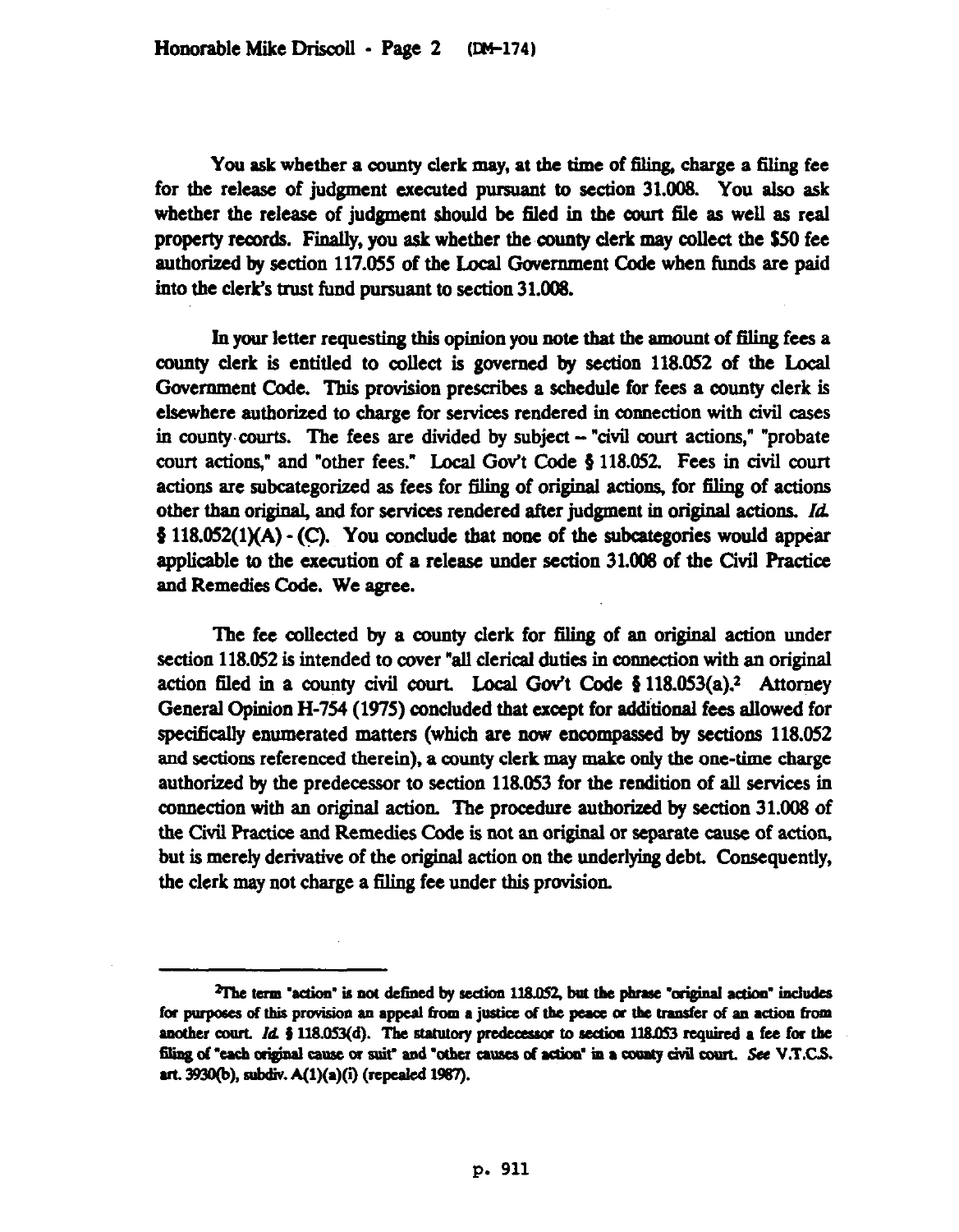The fee for filing an action other than original applies to the filing of each "interpleading, cross action, or action other than an original action." As noted above, we believe the procedure authorized by section 31.008 is derivative of an original cause of action. It does not involve the assertion of a claim against the judgment creditor. Thus, we do not believe this fee is applicable to the procedure outlined in section 31.008.

The title and description of the fast fee, 'Services Rendered After Judgment in Original Action," would appear to include services of the county clerk rendered in connection with section 31.008. See Local Gov't Code  $\S$  118.0545(a) (fee is for setvices rendered after judgment in an original action filed in county civil court). However, the legislature has authorized the county clerk to collect a fee only with regard to particular legal instruments - specifically, abstracts of judgment, executions, orders of sale, writs or other process. *Id.*  $\S$ § 118.052(1)(C)(i), (ii); see also id.  $\frac{1}{2}$  118.123 (similar fees allowed justices of the peace). No fee is authorized for post-judgment services rendered pursuant to section 31.008.4

You suggest that the clerk may be entitled to a fee under section 118.011 of the Local Government Code, which authorizes the clerk to charge "reasonable fees for performing other duties prescribed or authorized by statute" and for which a fee is not prescribed by subchapter B of chapter 118. *Id.* § 118.011(c). Attorney General Opinion H-43 (1973) concluded that the statutory predecessor to this provision applied only to the noncourt aspects of tbe county clerk's official duties and had no application to the clerk's performance of court-related services. Consequently. the county clerk may not charge a fee under section 118.011(c) for services rendered in connection with section 31.008 proceedings.

Your second question is whether the release of judgment obtained pursuant to section 31.008 must be filed in the court file as well as the real property records of the county. Section 31.008 states only that the release be "recordable." It neither

 ${}^{3}$ The term "interpleading" most likely refers to a pleading submitted by a party seeking to join as defendants in a civil action any persons having a claim against a plaintiff in a civil case. See Tex. R. Civ. P. 43. "Cross action" most likely refers to a pleading filed by a defendant exposed to similar liability. Id.

<sup>&</sup>lt;sup>4</sup>Section 118.052 of the Local Government Code also prescribes fees for probate court actions and "other fees." Id. § 118.052, subdiv. (3). The first subcategory obviously does not apply, and none of the enumerated "other fees" would appear to encompass the services in question.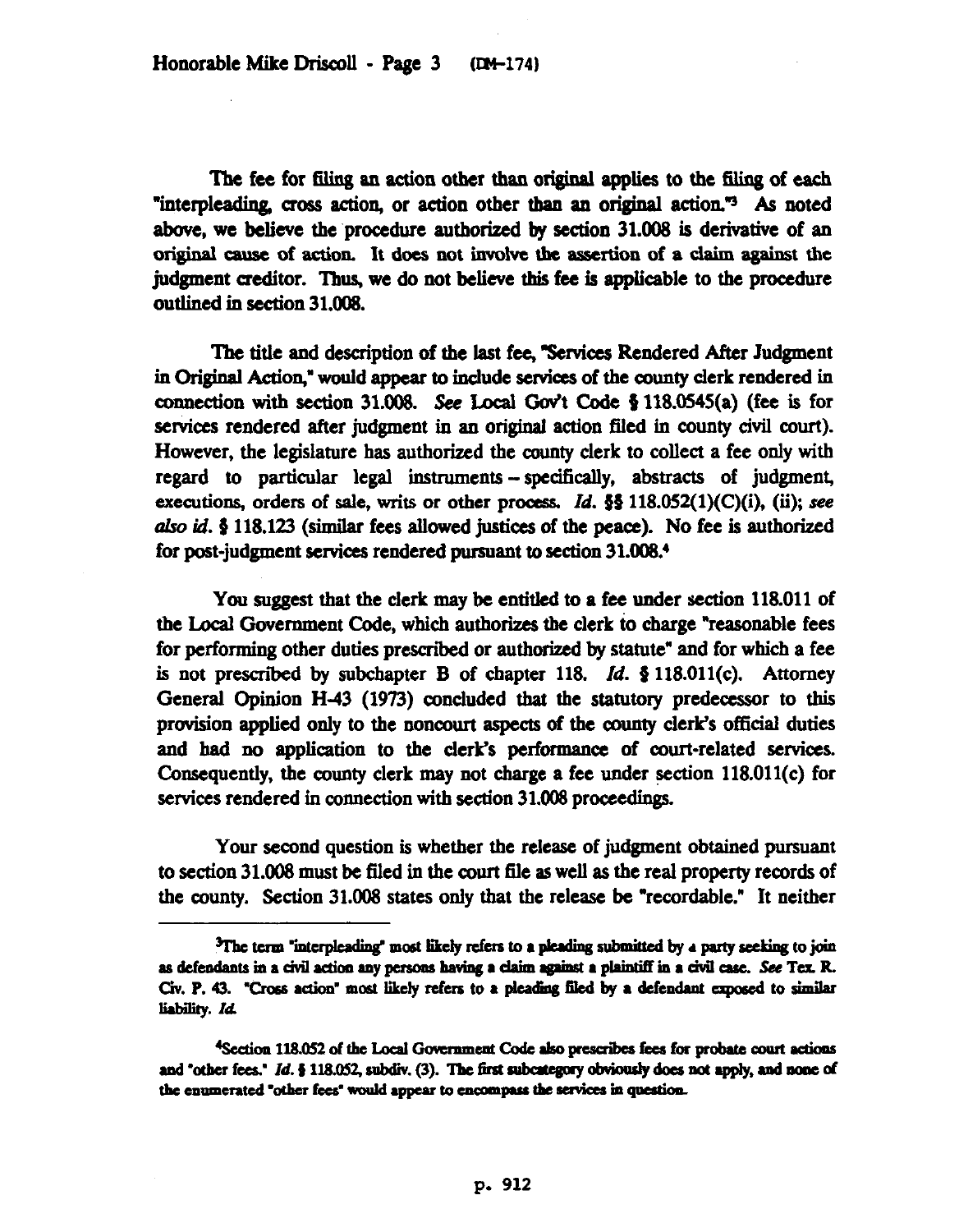requires nor prohibits filing in the court file. We agree with your conclusion that it is not the clerk's responsibility under section 31.008 to determine whether the release should be recorded or filed in the court file. We do not address the clerk's duty to take official action with regard to a section 31.008 release pursuant to other laws or rules of procedure. See, e.g., Local Gov't Code § 193.004 (county clerk shall maintain index of judgments); Tex. R. Civ. P. 25 (clerk shall keep a file docket which must show, *inter alia*, all subsequent proceedings in a case).

Your final question is in two parts. First, you ask whether the county is entitled to the fee specified in section 117.055 of the Local Govermnent code to compensate the county for "accounting and administrative expenses incurred in handling trust funds for the benefit of litigants in civil proceedings." Local Gov't Code  $\S$  117.055(a). Next, you ask whether the county clerk may collect the fee at the time the funds are deposited in the trust fund.

Funds paid to the court under section 31.008 are received on behalf of judgment creditors and thus are held for the benefit of litigants in civil proceedings. They are expressly designated as trust funds. Civ. Prac.  $\&$  Rem. Code  $\&$  31.008(d); see also Attorney General Opinion H-183 (1973) ("trust funds" for purposes of statutory predecessor to section 117.055 includes money deposited in court to satisfy or await result of a legal proceeding). They are deposited in the clerk's trust fund and are paid out by the clerk. Civ. Prac.  $\&$  Rem. Code § 31.008(d). Trust funds are deposited in the county depository. Local Gov't Code  $\S 117.052(a)$ . Thus, the county provides services in the handling of funds paid pursuant to section 31.008 for which it is likely to incur expenses. The county therefore is entitled to the fee authorized by section 117.055 to compensate the county for accounting or administrative expenses so incnrred.

With respect to the time at which the fee may be collected, Attorney General Opinions JM-1162 (1990) and JM-434 (1986) concluded that the expense of handling a trust fimd must have been incurred prior to the assessment of costs under section 117.055. Because section 117.055 provides that costs are assessed against either the nonprevailing party or the party designated by the court, the assessment must necessarily await the outcome of the litigation. Attorney General Opinion JM-434 at 3. In our opinion, the county will not, at the time of deposit of funds in the county clerk's trust fund pursuant to section 31.OOg, have incurred any expense in comrection with the handling of the funds. Consequently, it will not be entitled to compensation under section 117.055 at that time.